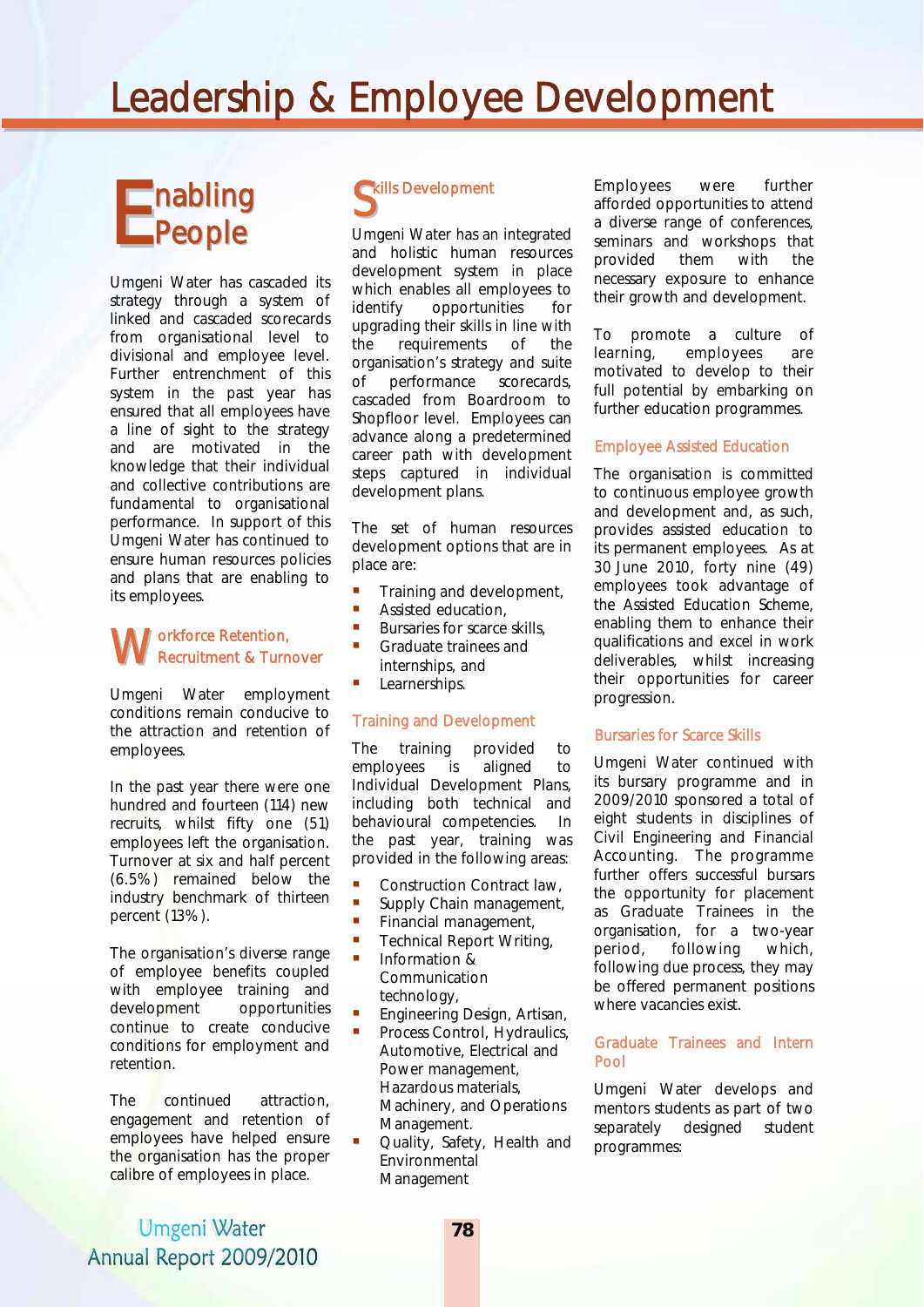#### Work Integrated Learning:

This twelve-month mentorship programme targets newly qualified students and enables them to apply academic course material to practical testing. Umgeni Water currently has nine (9) In-service trainees.

#### Graduate Trainee Programme:

Based on the guidelines provided by the South African Council for Natural Scientific Professions, this twenty-four month mentorship programme is designed to provide experiential learning to newly qualified honours graduates, including exposure to organisational culture and business processes. Umgeni Water currently has seven (7) graduate trainees that are being developed in science, engineering, water, and wastewater process operations. These interns and graduates are empowered with the necessary exposure, competencies and skills for their future careers and certification as professionals.

#### **Learnerships**

Umgeni Water together with ESETA entered into a partnership with Further Education Colleges to take forward the Learnerships Programme in the fields of Instrument, Electrical and Mechanical engineering and Water and Wastewater Treatment Works Processes. Fifty-one (51) learners are contracted for the Learnerships and eighteen mentors and coaches nominated by line managers for the implementation of the programme.

### **P**erformance and<br>Remuneration Remuneration

Umgeni Water continues to enhance delivery through its employee performance management system that is aligned to its strategy performance system. As such, employees contract to provide agreed deliverables that are part of the suite of scorecards that operationalise the organisation's strategy.

Performance feedback has therefore become an increasingly rigorous process in the organisation, enabling the organisation to pay for performance, and contribute to engaged, motivated and aligned employees.

# **L** abour Relations

The organisation maintained its collective agreement with its major labour union (NEHAWU) who met the collective rights threshold and this continues to facilitate an effective and cooperative relationship between management and labour. Sixtyfive percent (65%) of the total workforce are members of<br>NEHAWU. The vear was NEHAWU. The year was marked with no industrial action and the wage negotiations were concluded successfully without a strike, despite strained economic conditions.

### **uman Resource Haman Resource**<br>
Governance System

Umgeni Water continued with implementation of its new Human Resources Information System that would improve the speed, accuracy and reliability of all human resources data, and ensure effective management and strategic decision making.

### **H** IV/AIDS<br>Manager **Management**

The management of HIV/AIDS remains a priority area of Umgeni Water's Wellness Programme. Holistic and comprehensive approaches to HIV and AIDS management are in place covering awareness, prevention and support.

The organisation was responsive to the National HIV Counselling and Testing Campaign that the country embarked on during the year. There was unprecedented participation in testing programmes, with 270 employees testing their status in the past year.

Thirty (30) employees, representing 3.4% of the organisation's total workforce, tested positive. The organisation continued to collaborate with its medical fund institution in management and support of affected employees.

#### ccupational Health & **Safety** O<sub>sa</sub>

The organisation remains mindful of the link between a healthy workforce work and optimal work performance and in the past year continued to create a workplace free of fatalities, injuries and diseases.

Umgeni Water has ongoing programmes for occupational health, which are aligned and compliant with Occupational Health and Safety Act and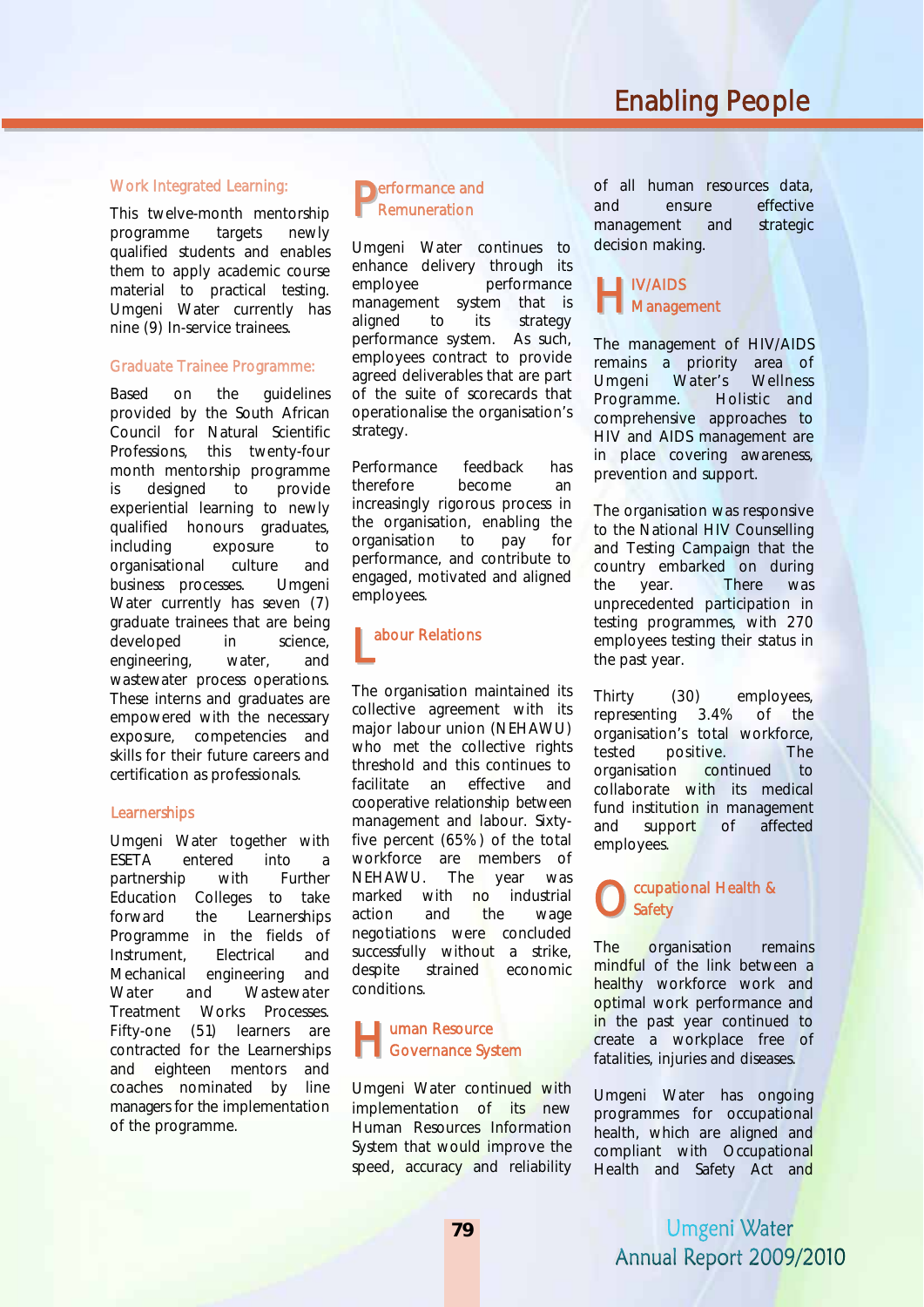standards, and assists employees in the following areas:

- Provision of preventative health education,
- First aider training at all workstations,
- Provision of guidance and counseling,
- Administration of an employee assistance programme,
- Health supervision, including minor ailment treatment and referrals where necessary,
- Maintenance of health records under strict confidentiality,
- **Workplace observation and** intervention if circumstances become hazardous to health,
- Periodic examinations and testing, and
- Provision of all possible help to the injured at work until fullest possible recovery has been achieved.

Programmes continue to be developed and improved in accordance with national and international best practice and standards.

The DIFR for 2009/2010 was 0.2 (2009: 0.32) (Figure 23). The reduction may be attributed to the organisation's drive to align its operational processes with the ISO 18000 standard, as part of which, a systematic and detailed review of safety standards and compliance was undertaken across all sites.



Umgeni Water endorses equal employment opportunities and fair treatment and is committed to having a fully diverse and representative workforce at all occupational categories and levels in terms of the demographic profile of the economically active population of KwaZulu-Natal.

The organisation encourages inclusiveness with regards to human resources practices, irrespective of race, gender, nationality or religious affiliation.

In 2009/2010, the Employment Equity Plan was reviewed and new targets were set for the five year business cycle. Progress against these continues to be monitored. Employee and Board Director profiles are shown in Tables 16 and Table 17 respectively.

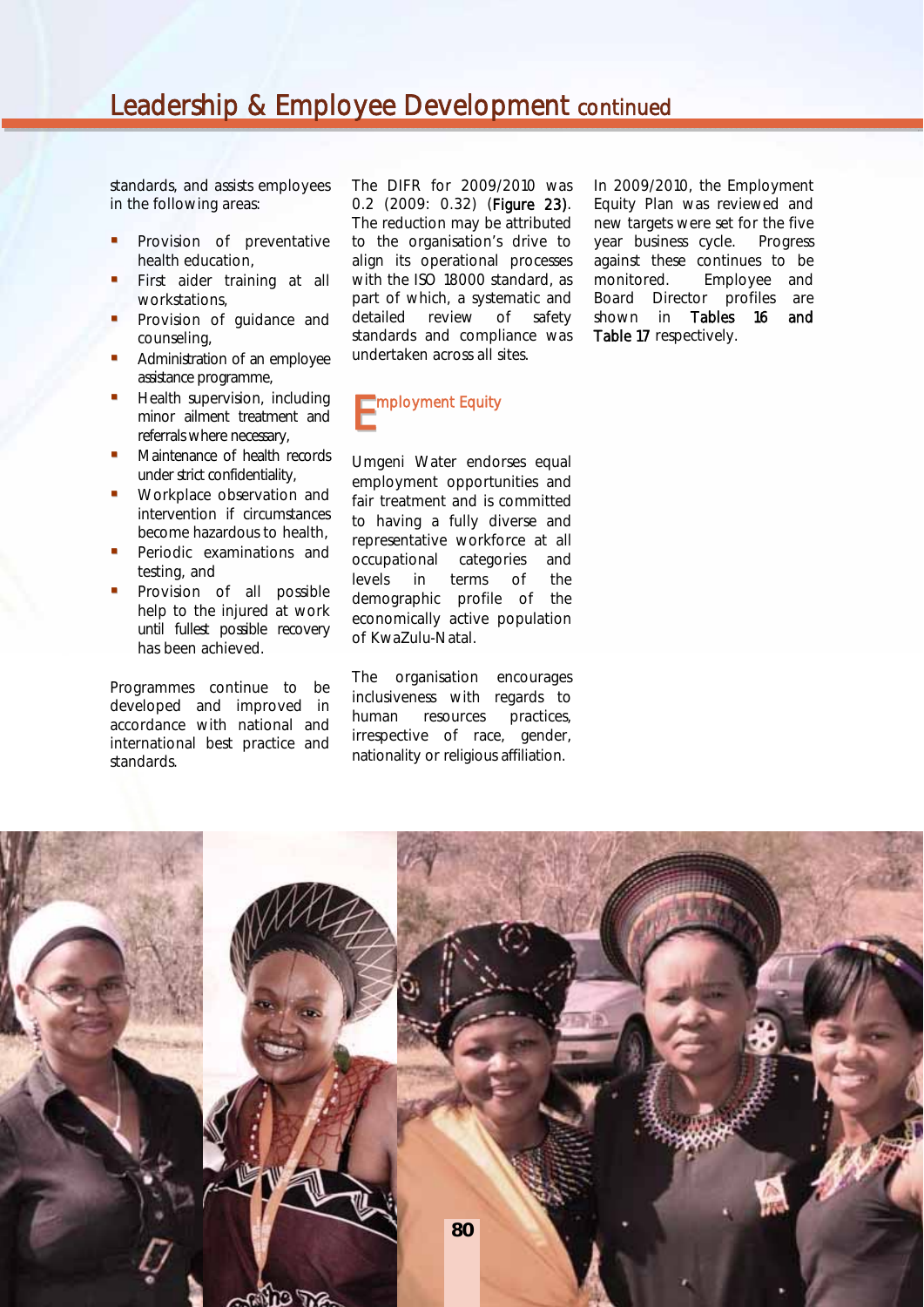

Figure 23: Disabling Injury Rate

Table 16: Employee Breakdown by Race and Gender for Parent Company in 2009/2010

|          | Female  |        |          |       |       | Male    |        |                 |       |       |
|----------|---------|--------|----------|-------|-------|---------|--------|-----------------|-------|-------|
| Grade    | African | Indian | Coloured | White | Total | African | Indian | Coloured        | White | Total |
| $1 - 2$  |         |        | 0        | 0     | 0     |         |        |                 |       |       |
| $3 - 4$  |         |        |          |       | 4     |         |        | ∩               |       |       |
| $5-6$    | 4       | 4      | 0        |       | 11    | 13      | 21     |                 | 15    | 52    |
| 7-8      | 35      | 12     | 3        | 4     | 54    | 43      | 19     | 4               | 18    | 84    |
| $9 - 12$ | 80      | 21     | b        |       | 114   | 142     | 42     | 10 <sup>°</sup> | 23    | 217   |
| 13-17    | 10      | 4      | 0        | 0     | 14    | 188     | 3      |                 |       | 192   |
| Total    | 130     | 42     | 10       | 15    | 197   | 389     | 86     | 18              | 56    | 549   |
| %        | 17.4%   | 5.6%   | l.3%     | 2.0%  | 26.4% | 52.1%   | 11.5%  | 2.4%            | 7.5%  | 73.6% |

Table 17: Board Directors Race and Gender in 2009/2010

| Gender | African | Indian | Coloured | White | Total |
|--------|---------|--------|----------|-------|-------|
| Female |         |        |          |       |       |
| Male   |         |        |          |       |       |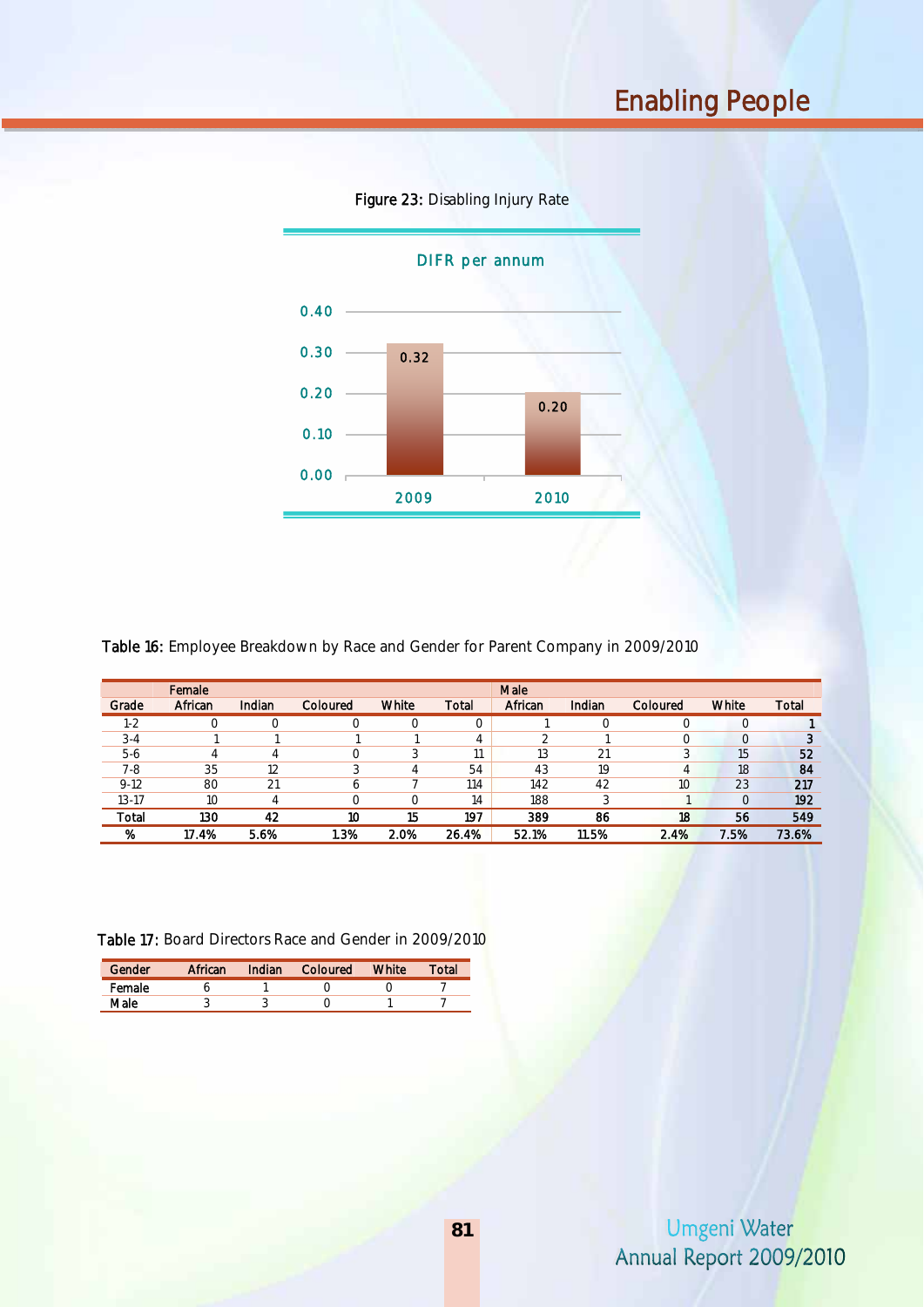# Operational Resiliency & Optimisation

## everaging ICT Leveraging I Systems Integrity & Governance

Umgeni Water finalised its strategy for Information and Communication Technology and in the past year focused on implementing the key projects that would enhance information communication, whilst securing and maintaining the integrity of the organisation's vital information systems.

Key programmes in 2009/2010 were:

#### Metering and Billing

Umgeni Water completed the bulk of its metering and billing system upgrade project in the past year. This soon to be completed project will enhance water balancing, notably, improving the efficiencies and accuracy of billing and recovery.

#### Access Control

Work on a second phase of the access control system was undertaken in the year to extend the electronic access control system to all remaining organisational sites. Successful completion of this project would enable more effective employee access throughout Umgeni Water's operations, as well as, enhance management control of employee time and attendance.

#### Upgrade of Server Infrastructure

An upgrade of Umgeni Water's server infrastructure commenced during the year, to ensure that the information technology infrastructure is sufficiently resilient to help reduce system downtime and operating costs. This upgrade will further<br>provide more stable provide more

infrastructure, allow for growth of business systems and increase the throughput of applications. Coupled with this is consolidation of the database which will optimise systems performance.

#### Wireless Infrastructure

Umgeni Water embarked on a wireless network rollout which will strengthen and improve the efficiency of its existing communications network. The rollout has commenced with remote sites, notably, a pilot project at the Mtwalume Water Treatment Works, which will be followed by rollout to the rest of the sites.

#### Human Resources Management Information System

Umgeni Water has made significant progress with its new human resources management information system which is intended to provide efficiency and integrity of data and further improve integration of human resources and payroll information. Work will be completed in the coming year.

#### Laboratory Management Information System upgrade

An upgrade of the Laboratory Management Information System is underway. The upgraded system will allow for a fully integrated and automated laboratory management system that will enhance scalability by adapting to the new trends and legislation to support Umgeni Water's business. Work in progress included documentation<br>of the existing business of the existing business processes.

#### Business Intelligence

Umgeni Water commenced establishment of a business intelligence dashboard for its operations. This solution will enable operational sites to access accurate and timely data and information for key decision-making at sites

#### Asset Management System Upgrade

Umgeni Water is in the process of upgrading its current asset management system to keep abreast with new technology in the market. This project has also allowed Umgeni Water to establish a consolidated asset management system with business process alignment that addresses the requirements of all identified stakeholders. The agility of the system will ensure that Umgeni Water maximises the lifespan of its assets and mitigates asset management risks within the organisation.

#### Governance of ICT

An assessment of the information, communications and technology (ICT) framework in the organisation has been undertaken to align it to the King III governance principles. This will ensure that information systems at Umgeni Water are better aligned to the strategy, which incorporates risk and governance, and provides shared solutions, including those for expenditure optimisation and financial management, risk management, disaster recovery, continuity of operations, and resource management.

Umgeni Water Annual Report 2009/2010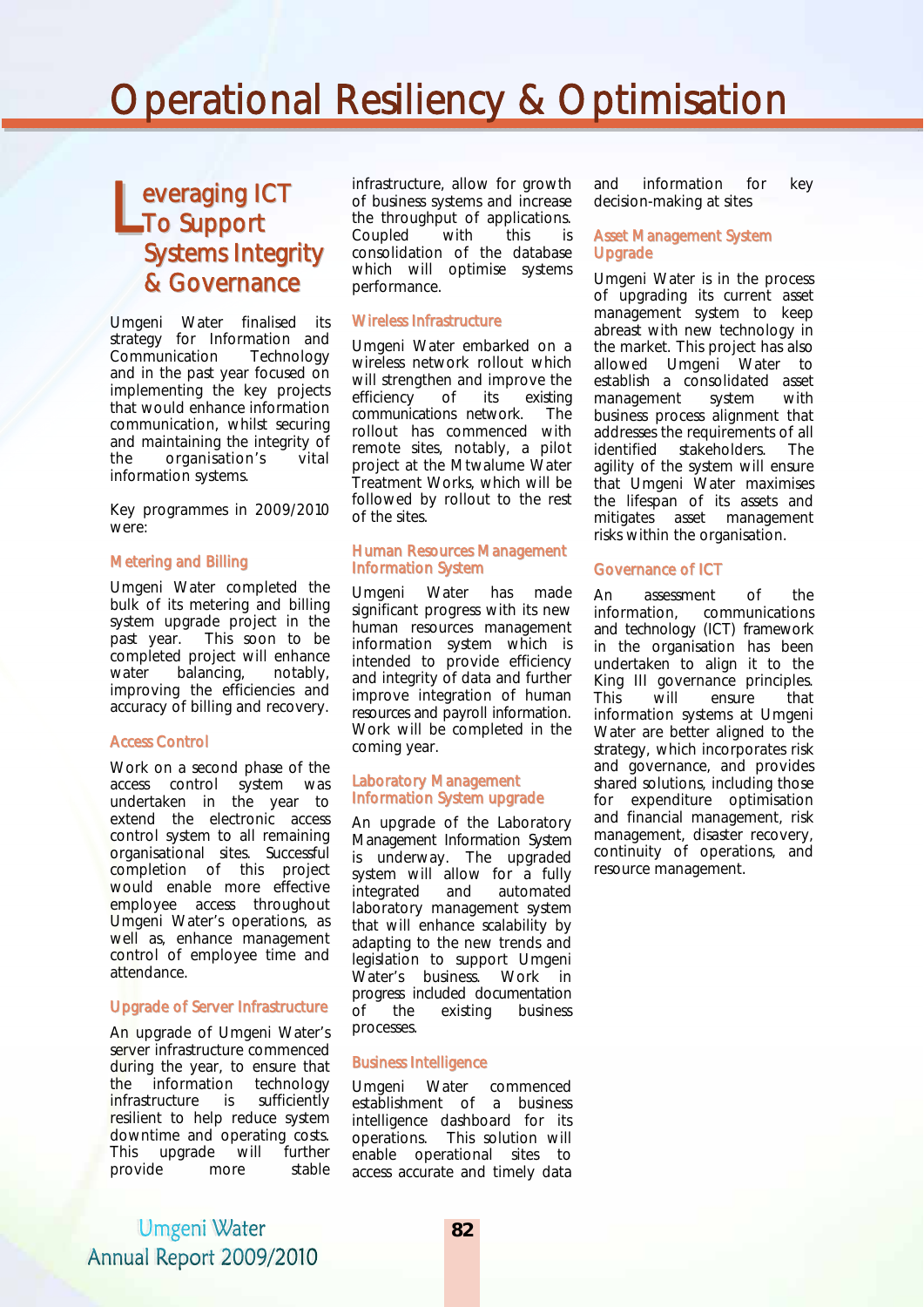# Enabling People

## ssuring Product **A** ssuring Product<br>Quality through Accredited **Laboratory Testing**

#### Product Quality, Customer Satisfaction and Safe-guarding Public Health

Umgeni Water's Laboratory facilities continue to play a critical role in enabling the organisation meet statutory obligations and achieve product quality to ensure customer satisfaction and safe-guard public health.

The organisation's laboratory mix comprises three reputable ISO/IEC 17025 accredited laboratory facilities, equipped with modernised and efficient technology, and resourced with a skilled team of scientists and technicians.

This has enabled water quality testing to be undertaken 365 days a year covering all water and wastewater treatment works, as well as relevant monitoring of both upstream and downstream components of the water value chain.

The organisation has been able to safeguard public health using reputable test results as a diagnostic tool in support of:

- **•** Compliance with drinking water standards,
- Compliance with wastewater and effluent discharge limits,
- Water and wastewater treatment works process optimisation,
- Raw water quality / catchment health assessments.
- Operational environmental impact assessment monitoring,
- Water quality and environmental assessments for new infrastructure developments, and
- Core water related research and development.

In the past year, Umgeni Water undertook physical, chemical and microbiological testing on a daily basis, covering all sites and generating an average of 12,000 analyses each month.

In addition to timely validation and release of these results, the laboratory continues to provide a vital cog in activating the incident management protocol in the event of any water quality breach.

#### Operational Resiliency and Optimisation through Maintaining ISO/IEC 17025 Accreditation

Umgeni Water achieved ISO/IEC 17025 accreditation of its laboratories as far back as 1994 and has continue to improve and maintain this status through results that are accurate, traceable and reproducible, conforming to national and international best practice. Confidence in our systems is obtained through audit of controls by external accreditation body SANAS, which assesses the extent to which the laboratory has fulfilled requirements, including:

- Employing qualified and skilled staff,
- Providing a safe working environment,
- Using appropriate scientific instruments that are properly calibrated and maintained,
- Developing & implementing a quality management system,
- Adopting or developing valid test methods,
- Adopting good sampling procedures,
- Developing & implementing accurate recording and reporting procedures, and
- Developing & implementing adequate quality assurance procedures.

Supporting and Partnering Municipalities and other Water Utilities in Product Quality and Community and Environmental **Sustainability** 

True to its strategic intent Umgeni Water continues to partner with municipalities, as well as other Water Utilities to provide analytical knowledge and laboratory services. The past year's initiatives are shown in Table 18.

Umgeni Water is also a key partner in a Task Team set up with DWA, Msunduzi Municipality, eThekwini Metro and the Dusi Umgeni Conservation Trust (DUCT) to assist in improving the water quality in the Msunduzi River.

Weekly reports on faecal bacteria in rivers are provided to the local municipalities in Pietermaritzburg, alerting the municipalities to broken sewers and prompting their action to warn downstream communities/ users of potential health risks.

Umgeni Water further utilises its pathogen detection facility to monitor for cholera and typhoid in support of the Department of Health's incident management initiatives in the province.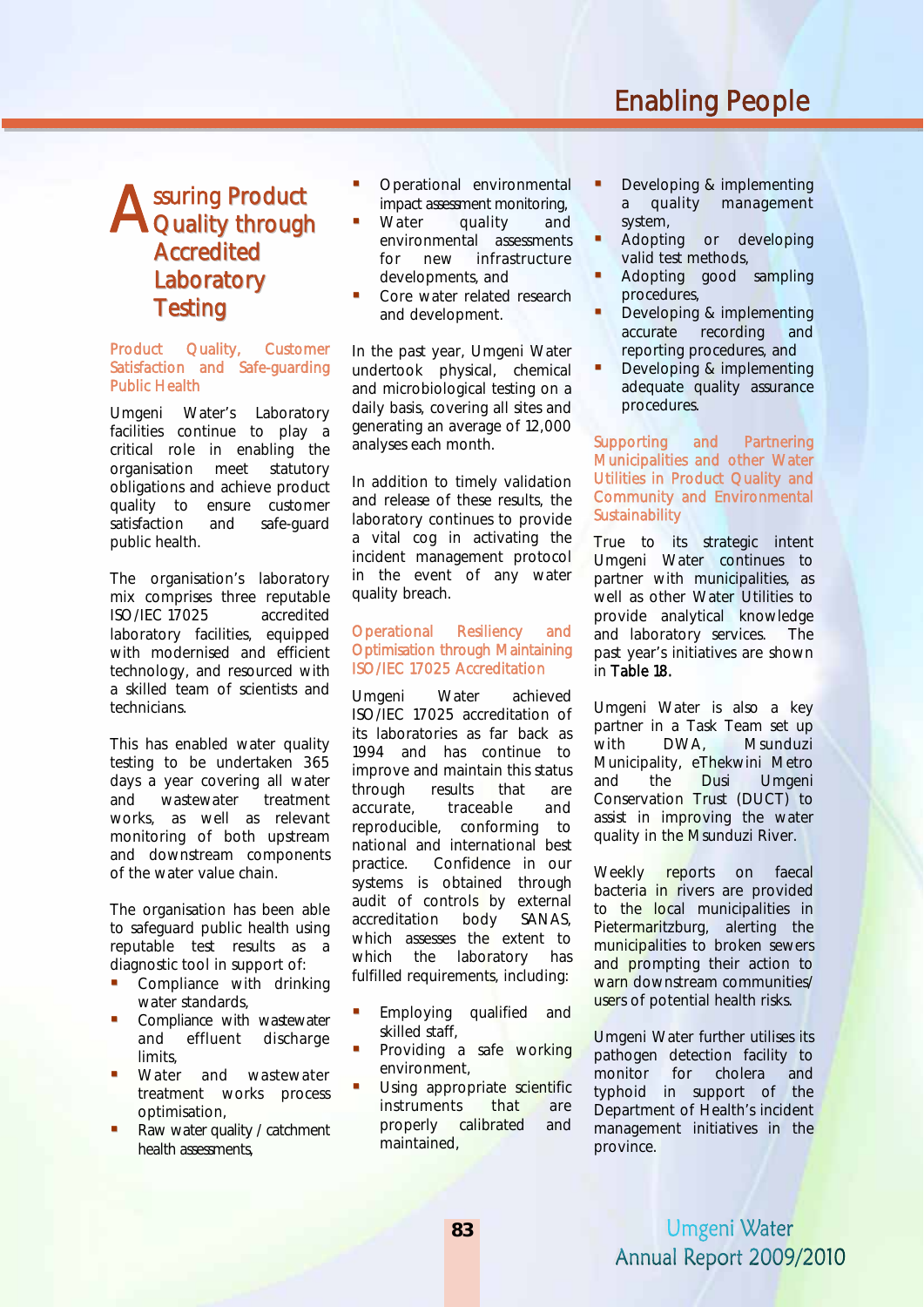| <b>Benefiting Municipality/Water Utility</b> | <b>Services Provided</b>                                            |  |  |  |  |
|----------------------------------------------|---------------------------------------------------------------------|--|--|--|--|
| uMgungundlovu DM                             | sampling, analysis and reporting of results                         |  |  |  |  |
|                                              | training in sampling, laboratory analysis and blue drop system<br>٠ |  |  |  |  |
|                                              | training of twenty-three (23) process controllers<br>٠              |  |  |  |  |
| Sisonke DM                                   | sampling, analysis and reporting of results                         |  |  |  |  |
|                                              | training in sampling, laboratory analysis and blue drop system      |  |  |  |  |
|                                              | setting up of a basic water testing laboratory<br>٠                 |  |  |  |  |
| Ugu DM                                       | analysis and reporting<br>٠                                         |  |  |  |  |
| iLembe DM                                    | training of twelve (12) process controllers<br>٠                    |  |  |  |  |
| uThukela Water                               | laboratory analysis<br>٠                                            |  |  |  |  |
| Mhlathuze Water                              | laboratory analysis<br>٠                                            |  |  |  |  |
| OR Tambo DM                                  | assessment of laboratory proficiency<br>٠                           |  |  |  |  |
| Amatola Water                                | accreditation training<br>٠                                         |  |  |  |  |
| Cape Metropolitan Municipality               | accreditation training<br>٠                                         |  |  |  |  |
| Bostwana Water Utility                       | accreditation training                                              |  |  |  |  |

Table 18: Support and Partnerships with Municipalities and Water Utilities

Toxicity testing is undertaken on wastewater discharges, to protect aquatic life, and in raw water abstractions, water treatment works and distribution systems to screen for potentially toxic algae and protect drinking water systems. Umgeni Water also monitors its wastewater treatment works sludge for parasitic worms.

#### Water Quality Testing Research and Development

Umgeni Water is currently engaged in the following water testing research initiatives that enhances its statutory monitoring capabilities:

- **An** assessment of Oestrogen hormone levels upstream and downstream of Darvill Wastewater Treatment Works,
- Development of a method for the rapid detection of aquatic toxicity using fluorescent bacteria,
- Collaboration with the Water Research Commission on use of diatoms in biomonitoring,
- A research initiative on parasitic protozoa in catchment areas,

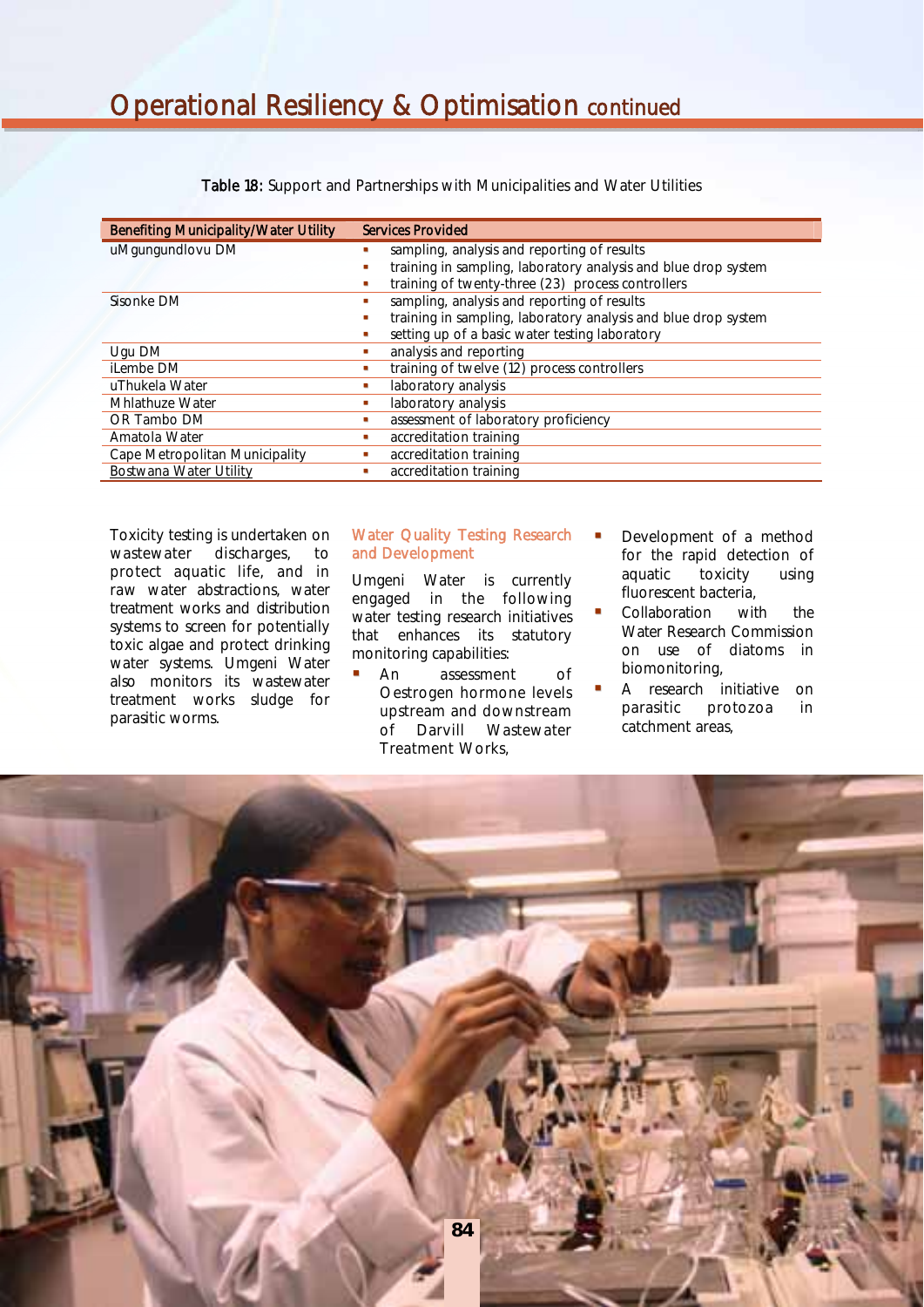- Development of Quality Control and Assurance Guideline for South African Toxicity Testing Laboratories, in partnership with other institutions,
- Investigation of more robust analysis of ammonia in potable water disinfected using chloramination, with the offer of water treatment solutions as an outcome of this work, and
- Successful review and implementation of the latest technology for monitoring the Chemical Oxygen Demand (COD) in wastewater and industrial effluents. This new technique has improved accuracy, reproducibility and speed and availability of results, as well as reduced<br>risk to laboratory risk to laboratory employees due to lower comparable exposure to toxic reagents.

### everaging Science & Technology to Enhance Water **Treatment** L

Umgeni Water has in place an innovation, research and development programme that aims to promote and support a culture of innovation and applied research in the organisation. It is intended to be implemented in collaboration with government stakeholders, universities, science, engineering and technology institutions as well as the private sector.

The intended outcome is creation of knowledge, innovation and social and technology development that would contribute to the improvement of the quality of life of all people.

Projects in the 2009/2010 Programme Included:

- Evaluation of Direct Upflow Filters for Potable Water Treatment,
- Demonstration of a Real Time Flow Forecasting<br>Model for Receiving Receiving Streams,
- Evaluation of High-rate Clarifiers,
- Development and Evaluation of the Durban University<br>of Technology Water of Technology Treatment System for Drinking Water Provision in Remote Rural Areas,
- Automatic Raw Water<br>Quality Ozone Dosing Quality Ozone Dosing Control System,
- Quantifying the Effects of<br>Coagulant Type and Type and<br>
Mater Dosages on Treatment Works Filter Performance,
- Pilot Plan investigation into wastewater effluent reclamation at Darvill Wastewater Treatment Works using membrane bioreactors as a pretreatment option,